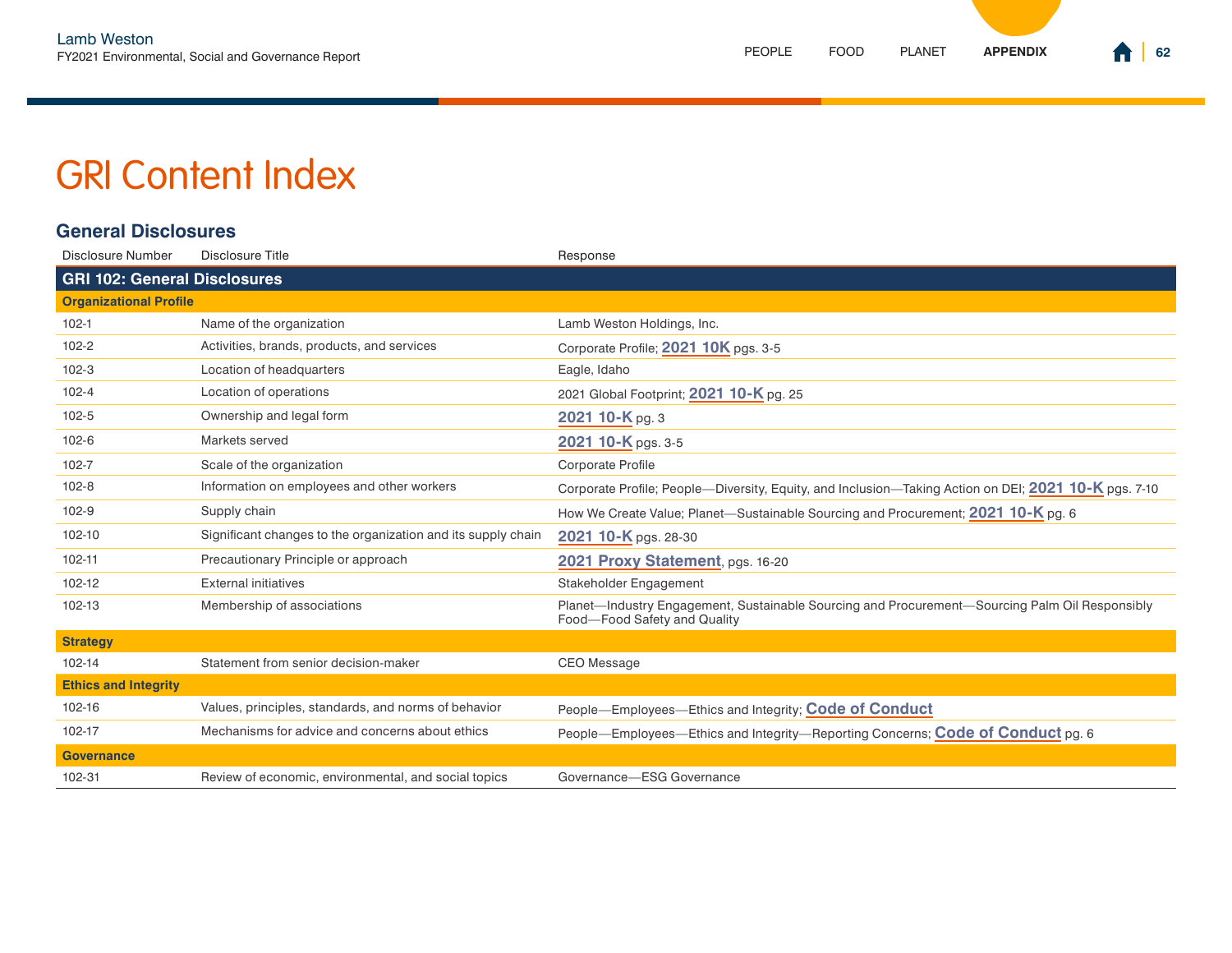| Disclosure Number                 | Disclosure Title                                                            | Response                                                               |  |
|-----------------------------------|-----------------------------------------------------------------------------|------------------------------------------------------------------------|--|
| <b>Stakeholder Engagement</b>     |                                                                             |                                                                        |  |
| 102-40                            | List of stakeholder groups                                                  | Stakeholder Engagement                                                 |  |
| $102 - 41$                        | Collective bargaining agreements                                            | 2021 10-K pg. 7                                                        |  |
| 102-42                            | Identifying and selecting stakeholders                                      | Stakeholder Engagement                                                 |  |
| 102-43                            | Approach to stakeholder engagement                                          | Stakeholder Engagement                                                 |  |
| 102-44                            | Key topics and concerns raised                                              | Sustainability at Lamb Weston-Material Topics; Stakeholder Engagement  |  |
| <b>Reporting Practice</b>         |                                                                             |                                                                        |  |
| 102-12                            | Entities included in the consolidated financial statements                  | 2021 10-K pg. 50                                                       |  |
| 102-12                            | Defining report content and topic Boundaries                                | About Our Report; Material Topics                                      |  |
| 102-12                            | List of material topics                                                     | Sustainability at Lamb Weston-Material Topics                          |  |
| 102-12                            | Restatements of information                                                 | N/A                                                                    |  |
| 102-12                            | Changes in reporting                                                        | N/A                                                                    |  |
| 102-12                            | Reporting period                                                            | About Our Report                                                       |  |
| 102-12                            | Date of most recent report                                                  | About Our Report                                                       |  |
| 102-12                            | Reporting cycle                                                             | Fiscal year 2021, ended May 30, 2021                                   |  |
| 102-12                            | Contact point for questions regarding the report                            | Trudy Slagle, Sr. Director, ESG Administration                         |  |
| 102-12                            | Claims of reporting in accordance with the GRI Standards                    | This report has been prepared according to GRI Standards: Core Option. |  |
| 102-12                            | <b>GRI</b> content index                                                    | <b>GRI Content Index</b>                                               |  |
| 102-12                            | External assurance                                                          | <b>Apex</b>                                                            |  |
| <b>GRI 200: GRI 200: Economic</b> |                                                                             |                                                                        |  |
| <b>GRI 205: Anti-corruption</b>   |                                                                             |                                                                        |  |
| $103-1$                           | Explanation of the material topic and its Boundary                          | Ethics and Integrity; Code of Conduct                                  |  |
| $103 - 2$                         | The management approach and its components                                  | Ethics and Integrity; Code of Conduct                                  |  |
| $103-3$                           | Evaluation of the management approach                                       | Ethics and Integrity; Code of Conduct                                  |  |
| $205 - 1$                         | Operations assessed for risks related to corruption                         | 100%                                                                   |  |
| $205 - 2$                         | Communication and training about anti-corruption policies<br>and procedures | Ethics and Integrity; Code of Conduct                                  |  |
| $205 - 3$                         | Confirmed incidents of corruption and actions taken                         | Zero                                                                   |  |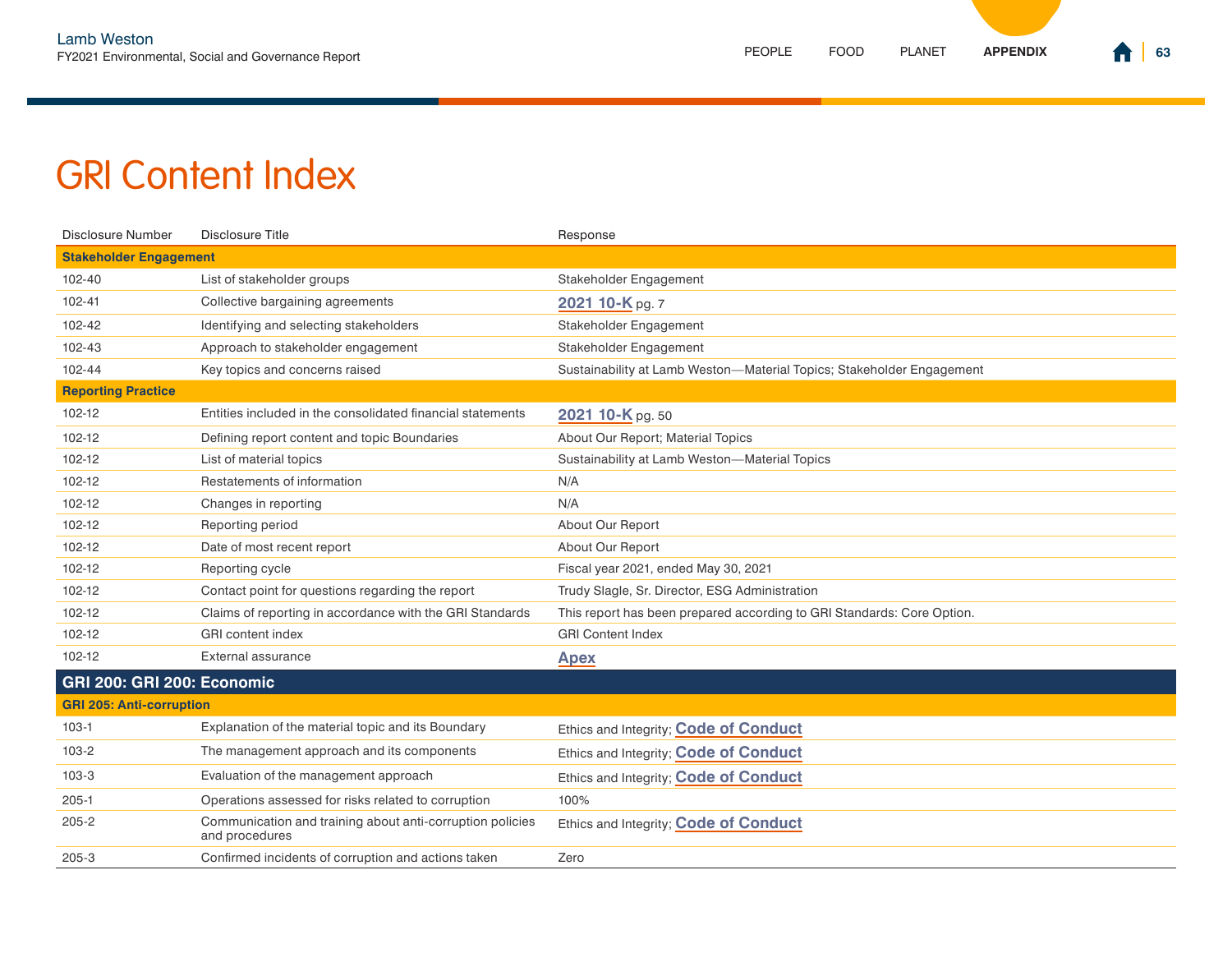| Disclosure Number                   | Disclosure Title                                   | Response                                                                                                                        |
|-------------------------------------|----------------------------------------------------|---------------------------------------------------------------------------------------------------------------------------------|
| <b>GRI 300: Environmental</b>       |                                                    |                                                                                                                                 |
| <b>GRI 301: Materials</b>           |                                                    |                                                                                                                                 |
| $103 - 1$                           | Explanation of the material topic and its Boundary | Planet—Sustainable Agriculture; Manufacturing—Reducing Waste; Sustainable Sourcing and Procurement                              |
| $103 - 2$                           | The management approach and its components         | Planet—Sustainable Agriculture; Manufacturing—Reducing Waste; Sustainable Sourcing and Procurement                              |
| $103 - 3$                           | Evaluation of the management approach              | Planet—Sustainable Agriculture; Manufacturing—Reducing Waste; Sustainable Sourcing and Procurement                              |
| $301 - 2$                           | Recycled input materials used                      | 100% of secondary packaging is made from recyclable/renewable material                                                          |
| GRI 302: Energy                     |                                                    |                                                                                                                                 |
| $103 - 1$                           | Explanation of the material topic and its Boundary | Planet-Manufacturing-Climate Impact                                                                                             |
| $103 - 2$                           | The management approach and its components         | 2030 Goals; Planet-Manufacturing-Climate Impact<br><b>Climate Change Policy</b>                                                 |
| $103 - 3$                           | Evaluation of the management approach              | Planet-Manufacturing-Climate Impact                                                                                             |
| $302 - 1$                           | Energy consumption within the organization         | Planet-Manufacturing-Climate Impact                                                                                             |
|                                     |                                                    | <b>2021 CDP Climate Change</b>                                                                                                  |
| <b>GRI 303: Water and Effluents</b> |                                                    |                                                                                                                                 |
| $103 - 1$                           | Explanation of the material topic and its Boundary | Planet—Sustainable Agriculture—Managing Variables Sustainably—Water; Manufacturing—Responsible<br>Water Management              |
| $103 - 2$                           | The management approach and its components         | 2030 Goals; Planet—Sustainable Agriculture—Managing Variables Sustainably—Water; Manufacturing—<br>Responsible Water Management |
|                                     |                                                    | <b>Water Stewardship Policy</b>                                                                                                 |
| $103 - 3$                           | Evaluation of the management approach              | Planet—Sustainable Agriculture—Managing Variables Sustainably—Water; Manufacturing—Responsible<br>Water Management              |
| $303 - 1$                           | Interactions with water as a shared resource       | Planet-Sustainable Agriculture-Managing Variables Sustainably-Water; Manufacturing-Responsible<br>Water Management              |
| $303 - 2$                           | Management of water discharge-related impacts      | Planet—Sustainable Agriculture—Managing Variables Sustainably—Water; Manufacturing—Responsible<br>Water Management              |
| $303 - 3$                           | Water withdrawal                                   | Planet—Sustainable Agriculture—Managing Variables Sustainably—Water; Manufacturing—Responsible<br>Water Management              |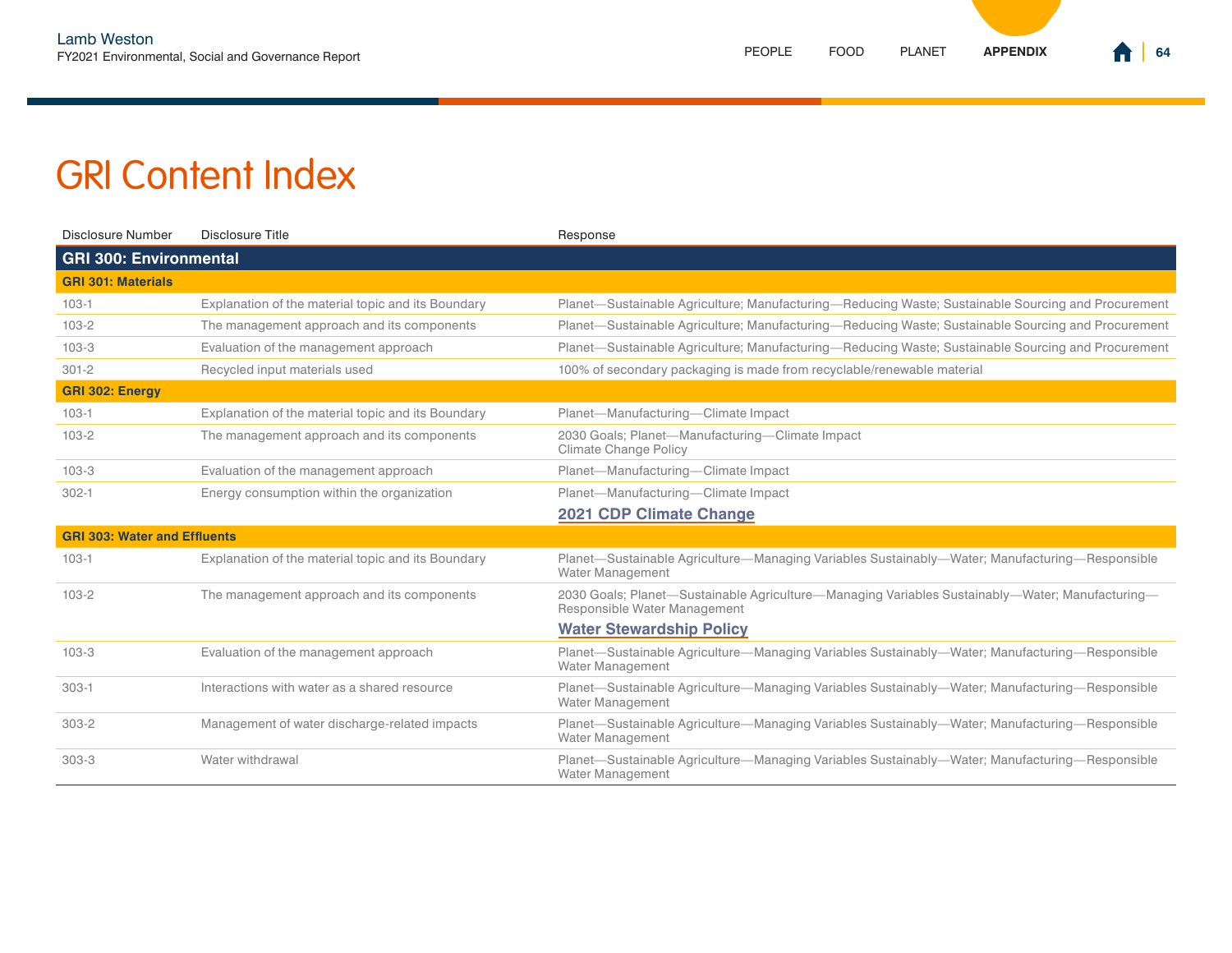| <b>Disclosure Number</b>                 | <b>Disclosure Title</b>                                                                               | Response                                                                                                                                               |
|------------------------------------------|-------------------------------------------------------------------------------------------------------|--------------------------------------------------------------------------------------------------------------------------------------------------------|
| <b>GRI 305: Emissions</b>                |                                                                                                       |                                                                                                                                                        |
| $103-1$                                  | Explanation of the material topic and its Boundary                                                    | Planet-Manufacturing-Climate Impact; Climate Change Policy                                                                                             |
| $103 - 2$                                | The management approach and its components                                                            | 2030 Goals; Planet-Manufacturing-Climate Impact; Climate Change Policy                                                                                 |
| $103 - 3$                                | Evaluation of the management approach                                                                 | See GRI 305-1 and 305-2                                                                                                                                |
| $305-1$                                  | Direct (Scope 1) GHG emissions                                                                        | <b>2021 CDP Climate Change</b>                                                                                                                         |
| $305 - 2$                                | Energy indirect (Scope 2) GHG emissions                                                               | 2021 CDP Climate Change                                                                                                                                |
| $305 - 4$                                | GHG emissions intensity                                                                               | Planet-Manufacturing-Climate Impact                                                                                                                    |
| GRI 306: Waste                           |                                                                                                       |                                                                                                                                                        |
| $103 - 1$                                | Explanation of the material topic and its Boundary                                                    | Planet-Manufacturing-Reducing Waste                                                                                                                    |
| $103 - 2$                                | The management approach and its components                                                            | 2030 Goals; Planet-Manufacturing-Reducing Waste                                                                                                        |
| $103 - 3$                                | Evaluation of the management approach                                                                 | Planet-Manufacturing-Reducing Waste                                                                                                                    |
| $306-1$                                  | Waste generation and significant waste-related impacts                                                | Planet-Manufacturing-Reducing Waste                                                                                                                    |
| 306-2                                    | Management of significant waste-related impacts                                                       | Planet-Manufacturing-Reducing Waste                                                                                                                    |
| $306 - 4$                                | Waste diverted from disposal                                                                          | Planet-Manufacturing-Reducing Waste                                                                                                                    |
| $306 - 5$                                | Waste directed to disposal                                                                            | Planet-Manufacturing-Reducing Waste                                                                                                                    |
| <b>GRI 307: Environmental Compliance</b> |                                                                                                       |                                                                                                                                                        |
| $103 - 1$                                | Explanation of the material topic and its Boundary                                                    | Planet—Sustainable Agriculture; Manufacturing; Sustainable Sourcing and Procurement                                                                    |
| $103 - 2$                                | The management approach and its components                                                            | Planet-Sustainable Agriculture; Manufacturing; Sustainable Sourcing and Procurement<br>Global Environment, Health, Safety and Sustainability Statement |
| $103 - 3$                                | Evaluation of the management approach                                                                 | Planet—Sustainable Agriculture; Manufacturing; Sustainable Sourcing and Procurement                                                                    |
| $307-1$                                  | Non-compliance with environmental laws and regulations                                                | No signifcant fines                                                                                                                                    |
| GRI 400: Social                          |                                                                                                       |                                                                                                                                                        |
| <b>GRI 401: Employment</b>               |                                                                                                       |                                                                                                                                                        |
| $103 - 1$                                | Explanation of the material topic and its Boundary                                                    | People-Employees                                                                                                                                       |
| $103 - 2$                                | The management approach and its components                                                            | People-Employees                                                                                                                                       |
| $103 - 3$                                | Evaluation of the management approach                                                                 | People-Employees                                                                                                                                       |
| $401 - 2$                                | Benefits provided to full-time employees that are not<br>provided to temporary or part-time employees | People—Employees—Recruitment and Retention—Well-Being and Benefits                                                                                     |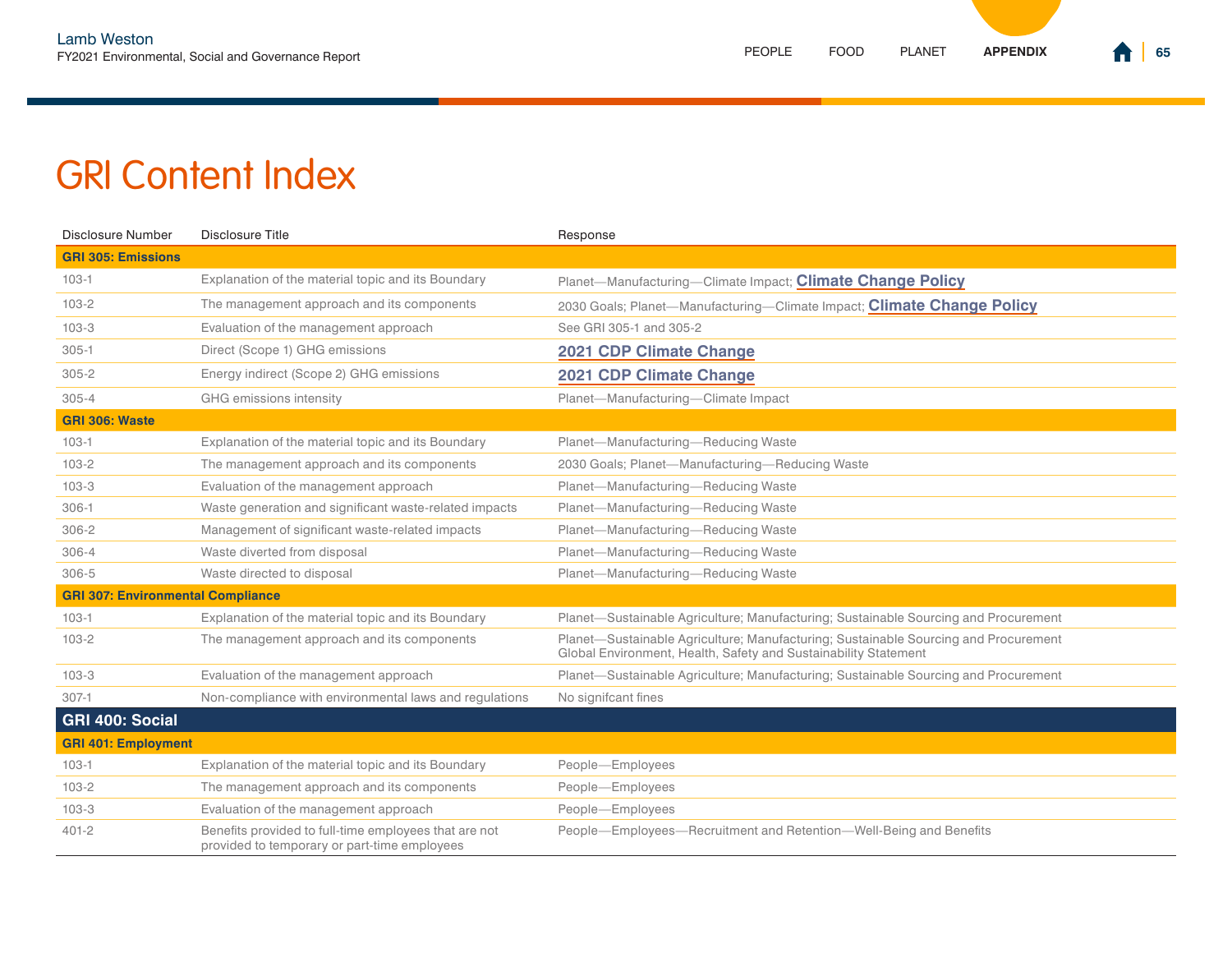| <b>Disclosure Number</b>                        | Disclosure Title                                                                                                 | Response                                                                                                           |
|-------------------------------------------------|------------------------------------------------------------------------------------------------------------------|--------------------------------------------------------------------------------------------------------------------|
| <b>GRI 403: Occupational Health and Safety</b>  |                                                                                                                  |                                                                                                                    |
| $103 - 1$                                       | Explanation of the material topic and its Boundary                                                               | People-Employees-Occupational Health and Safety                                                                    |
| $103 - 2$                                       | The management approach and its components                                                                       | People-Employees-Occupational Health and Safety<br>Global Environment, Health, Safety and Sustainability Statement |
| $103 - 3$                                       | Evaluation of the management approach                                                                            | People-Employees-Occupational Health and Safety                                                                    |
| $403-1$                                         | Occupational health and safety management system                                                                 | People-Employees-Occupational Health and Safety                                                                    |
| 403-2                                           | Hazard identification, risk assessment, and incident<br>investigation                                            | People-Employees-Occupational Health and Safety                                                                    |
| $403 - 3$                                       | Occupational health services                                                                                     | People-Employees-Occupational Health and Safety                                                                    |
| $403 - 4$                                       | Worker participation, consultation, and communication on<br>occupational health and safety                       | People-Employees-Occupational Health and Safety                                                                    |
| $403 - 5$                                       | Worker training on occupational health and safety                                                                | People-Employees-Occupational Health and Safety                                                                    |
| $403 - 6$                                       | Promotion of worker health                                                                                       | People-Employees-Occupational Health and Safety                                                                    |
| 403-7                                           | Prevention and mitigation of occupational health and safety<br>impacts directly linked by business relationships | People-Employees-Occupational Health and Safety                                                                    |
| $403 - 9$                                       | Work-related injuries                                                                                            | <b>Total Incident Rate</b><br>FY19: 1.49<br>FY20: 2.39<br>FY21: 2.04                                               |
| <b>GRI 404: Training and Education</b>          |                                                                                                                  |                                                                                                                    |
| $103 - 1$                                       | Explanation of the material topic and its Boundary                                                               | People-Employees-Recruitment and Retention-Professional Development                                                |
| $103 - 2$                                       | The management approach and its components                                                                       | People-Employees-Recruitment and Retention-Professional Development                                                |
| $103 - 3$                                       | Evaluation of the management approach                                                                            | People-Employees-Recruitment and Retention-Professional Development                                                |
| $404 - 1$                                       | Average hours of training per year per employee                                                                  | People-Dashboard: Our Progress                                                                                     |
| $404 - 2$                                       | Programs for upgrading employee skills and transition<br>assistance programs                                     | People-Employees-Recruitment and Retention-Professional Development                                                |
| <b>GRI 405: Diversity and Equal Opportunity</b> |                                                                                                                  |                                                                                                                    |
| $103 - 1$                                       | Explanation of the material topic and its Boundary                                                               | People-Diversity, Equity, and Inclusion                                                                            |
| $103 - 2$                                       | The management approach and its components                                                                       | People-Diversity, Equity, and Inclusion                                                                            |
| $103 - 3$                                       | Evaluation of the management approach                                                                            | People-Diversity, Equity, and Inclusion                                                                            |
| $405 - 1$                                       | Diversity of governance bodies and employees                                                                     | People—Diversity, Equity, and Inclusion—Taking Action on DEI                                                       |